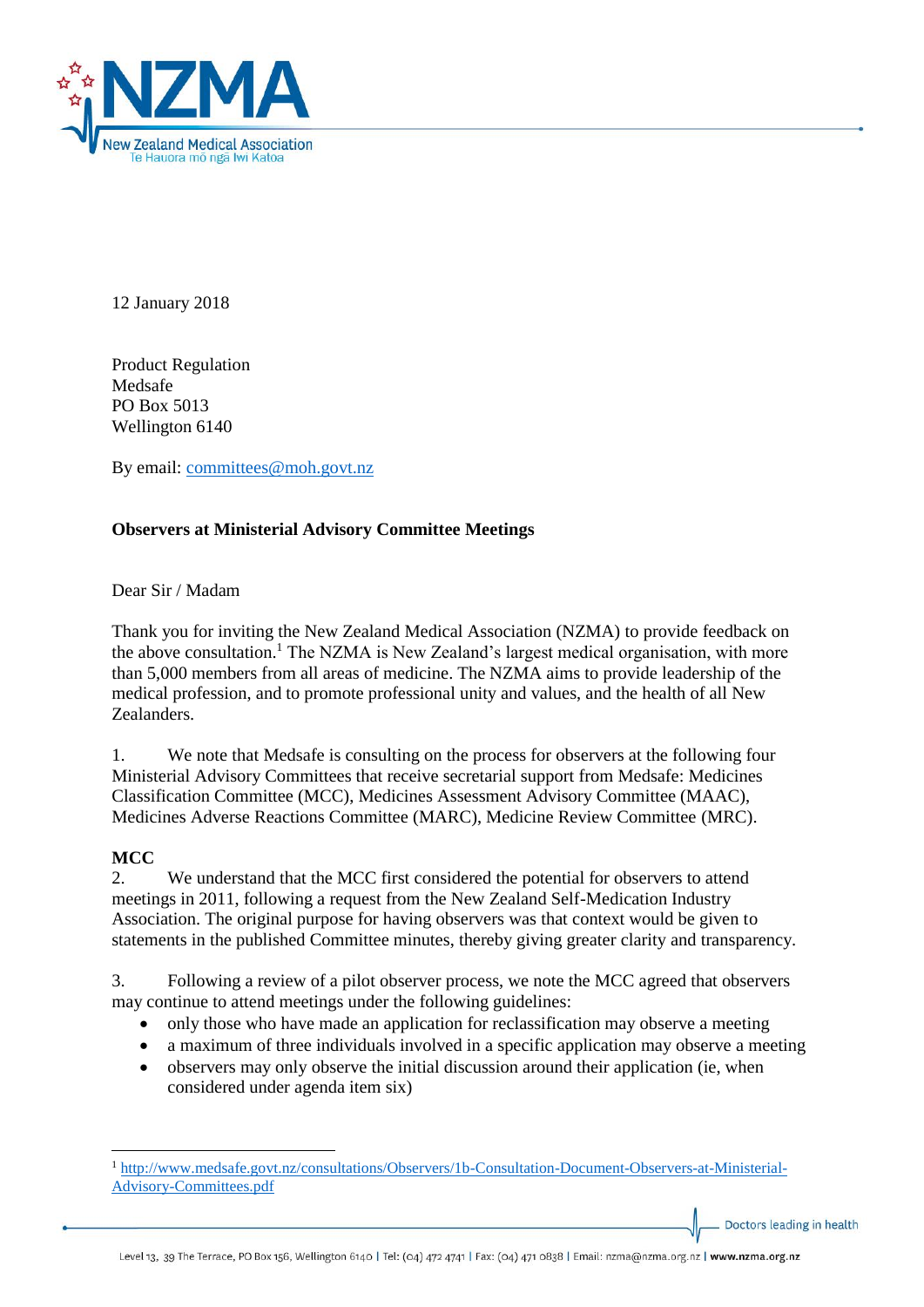- discussion around an application will only start after each observer has handed a completed and signed Statement of Confidentiality form to the Secretary
- observers cannot participate in the reclassification discussion unless invited by the Committee to provide explanations or additional information during the meeting
- observers will be asked to leave the meeting room after the application has been discussed, but before the Committee makes the final recommendation on the reclassification application (the Committee will make the final recommendation autonomously and in private to avoid any conflict of interests or interferences).

3. We note that Medsafe is currently consulting on the following 3 options regarding observers at the MCC: i) no change (with observers representing the applicant still attending); ii observers representing applicants no longer allowed to attend; iii) observers representing the applicant continue to attend, and other observers are also allowed to attend at the same time. We are aware that feedback on the observer process to date includes the belief that no new information should be presented by observers at the meeting they attend, and that it is useful for observer to answer questions. However, observers do not need to be present to answer questions as they could do so via teleconference.

5. The NZMA has reservations about the attendance of observers representing the applicant. Although applications for reclassification can come from any interested parties, in practice (and historically) most applications have been made by industry. The only kind of observers allowed are those "representing the applicant". MCC meetings are not open to the public, the media or other interested parties. This means observer representation is asymmetric and favours the applicant over other interested parties.

6. We note that, in addition to the opportunity to answer queries posed by the MCC (which may have arisen following the receipt of comments on the application) observers may also provide explanations that could help make a final recommendation. We are concerned that the presence of up to 3 observers could potentially create some indirect influence on proceedings and may provide information to applicants that could only empower them in pursuing their commercial agenda, despite the checks and balances in the existing process. Given the possibility of these unintended consequences, we favour option two, ie, observers representing applicants no longer attend. We also seek further information on the rationale for including observers in the first place. If observers are retained, we believe it is important to ensure that no new information is introduced, and anything observers say or provide is open to full scrutiny.

# **MAAC**

7. We favour option two, ie, observers representing sponsor no longer allowed to attend, for the same reasons identified in paragraphs 5-6. We note that there has been a tendency for observers at MAAC meetings to provide additional information at meetings that was not provided to Medsafe during the evaluation process, potentially affecting the integrity of the committee process. These are further grounds to support option two.

## **MARC**

8. We favour proposal six (no change), ie, observers from the Ministry continue to attend as needed. Academic experts and other observers such as medical trainees are invited to attend as required.

## **MRC**

9. We favour proposal nine (no change), ie observers do not attend MRC meetings.